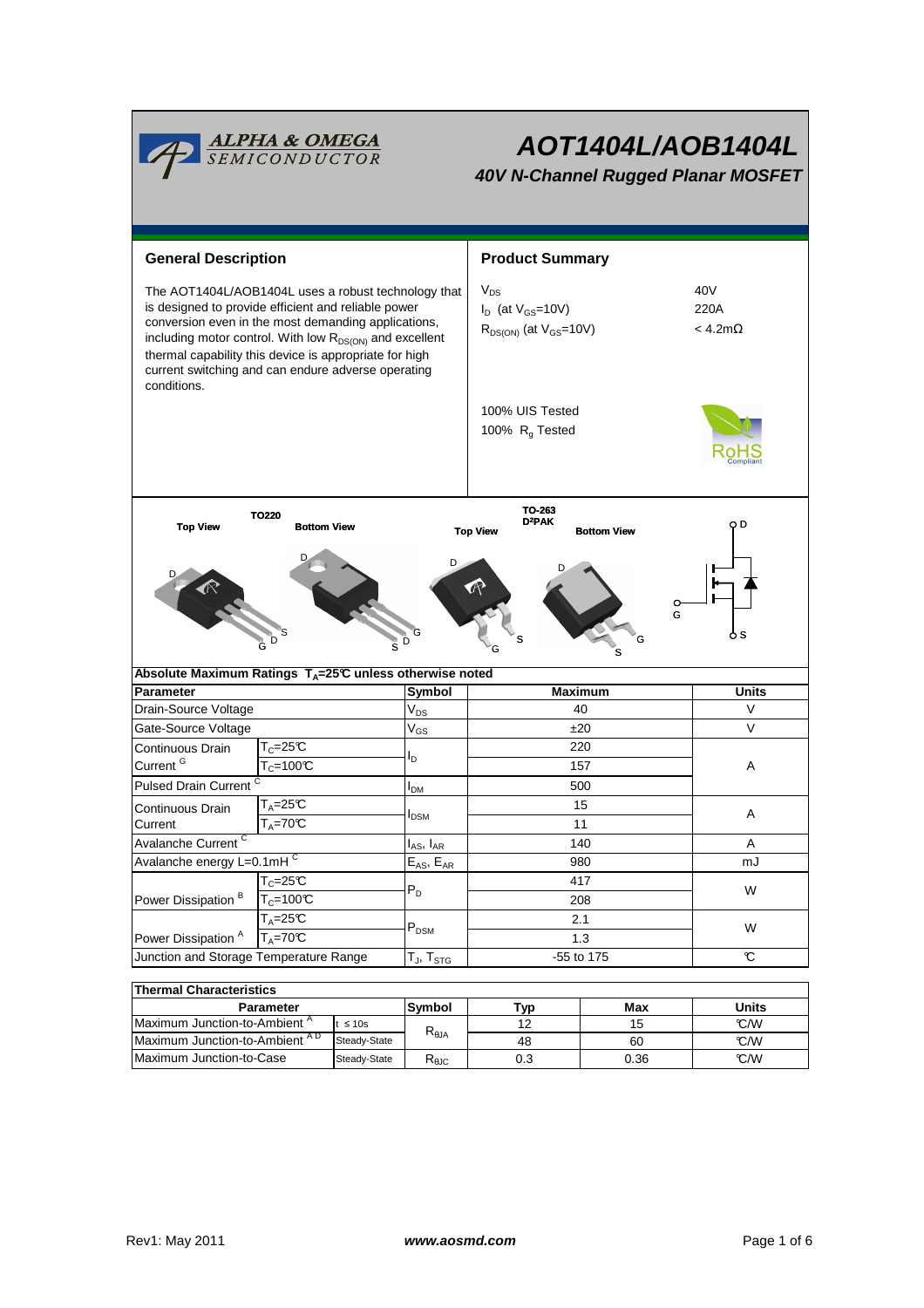

### **Electrical Characteristics (TJ=25°C unless otherwise noted)**

| Symbol                                  | <b>Parameter</b>                                           | <b>Conditions</b>                                                                        |                              | Min  | <b>Typ</b> | <b>Max</b> | <b>Units</b> |
|-----------------------------------------|------------------------------------------------------------|------------------------------------------------------------------------------------------|------------------------------|------|------------|------------|--------------|
| <b>STATIC PARAMETERS</b>                |                                                            |                                                                                          |                              |      |            |            |              |
| $\mathsf{BV}_{\mathsf{DSS}}$            | Drain-Source Breakdown Voltage                             | $ID=250\mu A$ , $VGS=0V$                                                                 |                              | 40   |            |            | $\vee$       |
| $I_{DSS}$                               | Zero Gate Voltage Drain Current                            | $V_{DS}$ =40V, $V_{GS}$ =0V                                                              |                              |      |            | 1          | μA           |
|                                         |                                                            |                                                                                          | $T_{\text{J}} = 55^{\circ}C$ |      |            | 5          |              |
| l <sub>GSS</sub>                        | Gate-Body leakage current                                  | $V_{DS} = 0V$ , $V_{GS} = \pm 20V$                                                       |                              |      |            | 100        | nA           |
| $\mathsf{V}_{\mathsf{GS}(\mathsf{th})}$ | Gate Threshold Voltage                                     | $V_{DS} = V_{GS}$ , $I_D = 250 \mu A$                                                    |                              | 2.5  | 3.1        | 3.7        | $\vee$       |
| $I_{D(ON)}$                             | On state drain current                                     | $V_{GS}$ =10V, $V_{DS}$ =5V                                                              |                              | 500  |            |            | A            |
| $R_{DS(ON)}$                            | Static Drain-Source On-Resistance                          | $V_{GS}$ =10V, I <sub>D</sub> =20A                                                       |                              |      | 3.6        | 4.2        | $m\Omega$    |
|                                         |                                                            | TO220                                                                                    | $T_{\rm J}$ =125°C           |      | 6          | 7          |              |
|                                         |                                                            | $V_{GS}$ =10V, $I_{D}$ =20A<br>TO263                                                     |                              |      |            |            |              |
|                                         |                                                            |                                                                                          |                              |      | 3.3        | 3.9        | $m\Omega$    |
| $g_{FS}$                                | <b>Forward Transconductance</b>                            | V <sub>DS</sub> =5V, I <sub>D</sub> =20A                                                 |                              |      | 55         |            | S            |
| $V_{SD}$                                | Diode Forward Voltage                                      | $I_S = 1A, V_{GS} = 0V$                                                                  |                              |      | 0.7        | 1          | $\vee$       |
| ıs.                                     | Maximum Body-Diode Continuous Current <sup>G</sup>         |                                                                                          |                              |      | 220        | A          |              |
|                                         | <b>DYNAMIC PARAMETERS</b>                                  |                                                                                          |                              |      |            |            |              |
| $C_{iss}$                               | Input Capacitance                                          | $V_{GS}$ =0V, $V_{DS}$ =20V, f=1MHz                                                      |                              | 2840 | 3568       | 4300       | pF           |
| $C_{\rm oss}$                           | <b>Output Capacitance</b>                                  |                                                                                          |                              | 960  | 1388       | 1810       | pF           |
| $C_{\rm rss}$                           | Reverse Transfer Capacitance                               |                                                                                          |                              | 85   | 151        | 215        | рF           |
| R <sub>g</sub>                          | Gate resistance                                            | $V_{GS}$ =0V, $V_{DS}$ =0V, f=1MHz                                                       |                              | 1.5  | 3.1        | 4.7        | Ω            |
|                                         | <b>SWITCHING PARAMETERS</b>                                |                                                                                          |                              |      |            |            |              |
| $Q_q(10V)$                              | <b>Total Gate Charge</b>                                   | $V_{GS}$ =10V, $V_{DS}$ =20V, $I_{D}$ =20A                                               |                              | 55   | 71         | 86         | nC           |
| $\mathsf{Q}_{\text{gs}}$                | Gate Source Charge                                         |                                                                                          |                              |      | 15         |            | nC           |
| $\mathsf{Q}_{\underline{\mathsf{gd}}}$  | Gate Drain Charge                                          |                                                                                          |                              |      | 23         |            | nC           |
| $t_{D(0n)}$                             | Turn-On DelayTime                                          | $V_{GS}$ =10V, $V_{DS}$ =20V, R <sub>L</sub> =1 $\Omega$ ,<br>$R_{\text{GFN}} = 3\Omega$ |                              |      | 16         |            | ns           |
| $\mathsf{t}_{\mathsf{r}}$               | Turn-On Rise Time                                          |                                                                                          |                              |      | 30         |            | ns           |
| $t_{D(off)}$                            | Turn-Off DelayTime                                         |                                                                                          |                              |      | 54         |            | ns           |
| $t_f$                                   | <b>Turn-Off Fall Time</b>                                  |                                                                                          |                              |      | 20         |            | ns           |
| $t_{rr}$                                | Body Diode Reverse Recovery Time                           | $I_F = 20A$ , dl/dt=500A/ $\mu$ s                                                        |                              | 35   | 45         | 55         | ns           |
| $Q_{rr}$                                | Body Diode Reverse Recovery Charge   IF=20A, dl/dt=500A/us |                                                                                          |                              | 225  | 287        | 350        | nC           |

A. The value of R<sub>BJA</sub> is measured with the device mounted on 1in<sup>2</sup> FR-4 board with 2oz. Copper, in a still air environment with T<sub>A</sub> =25°C. The Power dissipation P<sub>DSM</sub> is based on R <sub>θJA</sub> and the maximum allowed junction temperature of 150°C. The value in any given application depends on the user's specific board design, and the maximum temperature of 175°C may be used if the PCB allows it.

B. The power dissipation P<sub>D</sub> is based on T<sub>J(MAX)</sub>=175°C, using junction-to-case thermal resistance, and is more useful in setting the upper<br>dissipation limit for cases where additional heatsinking is used.

C. Repetitive rating, pulse width limited by junction temperature  $T_{J(MAX)}$ =175°C. Ratings are based on low frequency and duty cycles to keep initial  $T_J = 25^\circ$  C. Maximum UIS current limited by test equipment.

D. The  $R_{\theta JA}$  is the sum of the thermal impedance from junction to case  $R_{\theta JC}$  and case to ambient.

E. The static characteristics in Figures 1 to 6 are obtained using <300µs pulses, duty cycle 0.5% max.

E. These curves are based on the junction-to-case thermal impedance which is measured with the device mounted to a large heatsink, assuming a maximum junction temperature of T<sub>J(MAX)</sub>=175° C. The SOA curve provides a single pulse rating.<br>G. The maximum current limited by package is 120A.

H. These tests are performed with the device mounted on 1 in<sup>2</sup> FR-4 board with 2oz. Copper, in a still air environment with  $T_A=25^\circ$  C.

THIS PRODUCT HAS BEEN DESIGNED AND QUALIFIED FOR THE CONSUMER MARKET. APPLICATIONS OR USES AS CRITICAL COMPONENTS IN LIFE SUPPORT DEVICES OR SYSTEMS ARE NOT AUTHORIZED. AOS DOES NOT ASSUME ANY LIABILITY ARISING OUT OF SUCH APPLICATIONS OR USES OF ITS PRODUCTS. AOS RESERVES THE RIGHT TO IMPROVE PRODUCT DESIGN, FUNCTIONS AND RELIABILITY WITHOUT NOTICE.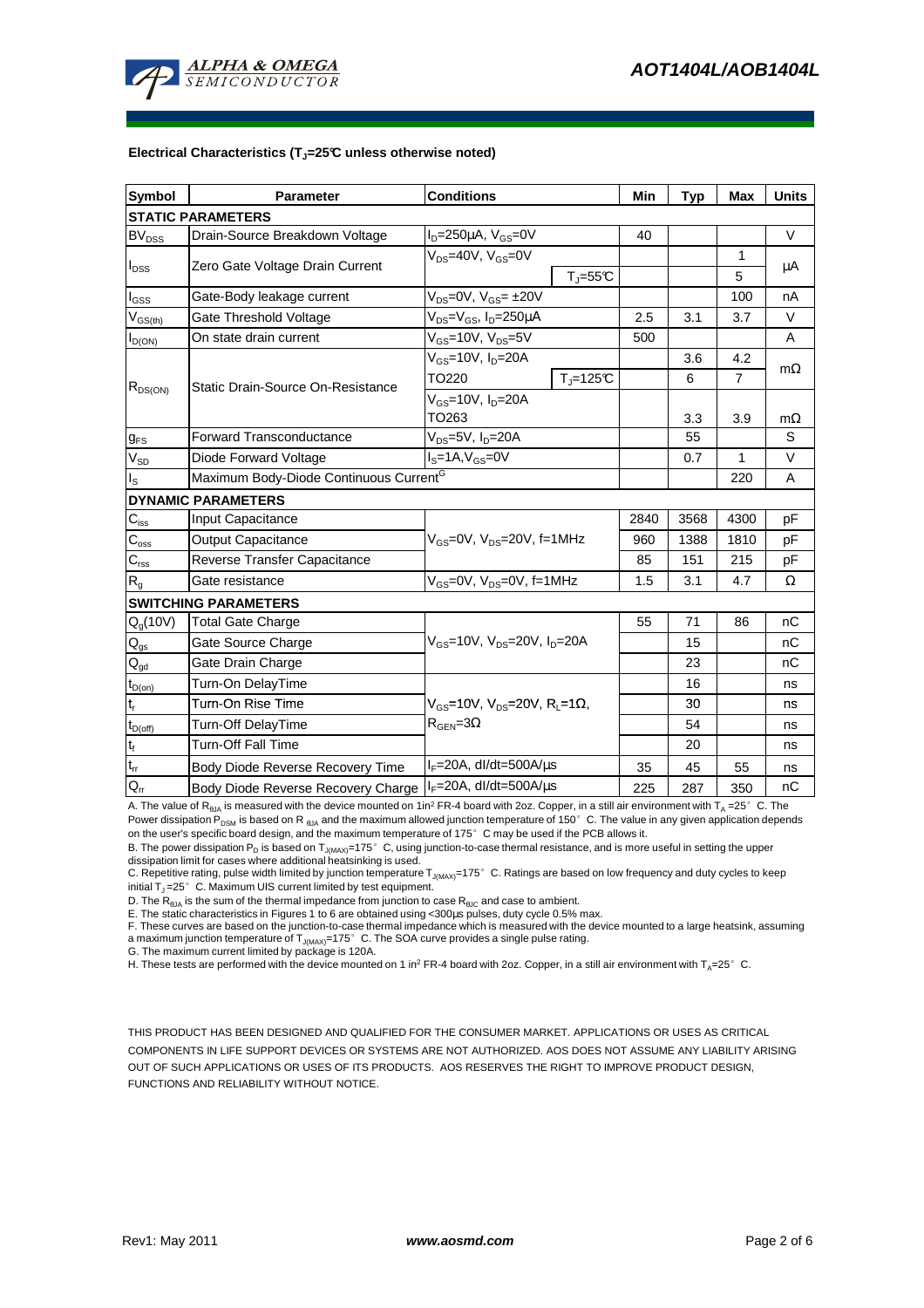

# **TYPICAL ELECTRICAL AND THERMAL CHARACTERISTICS**

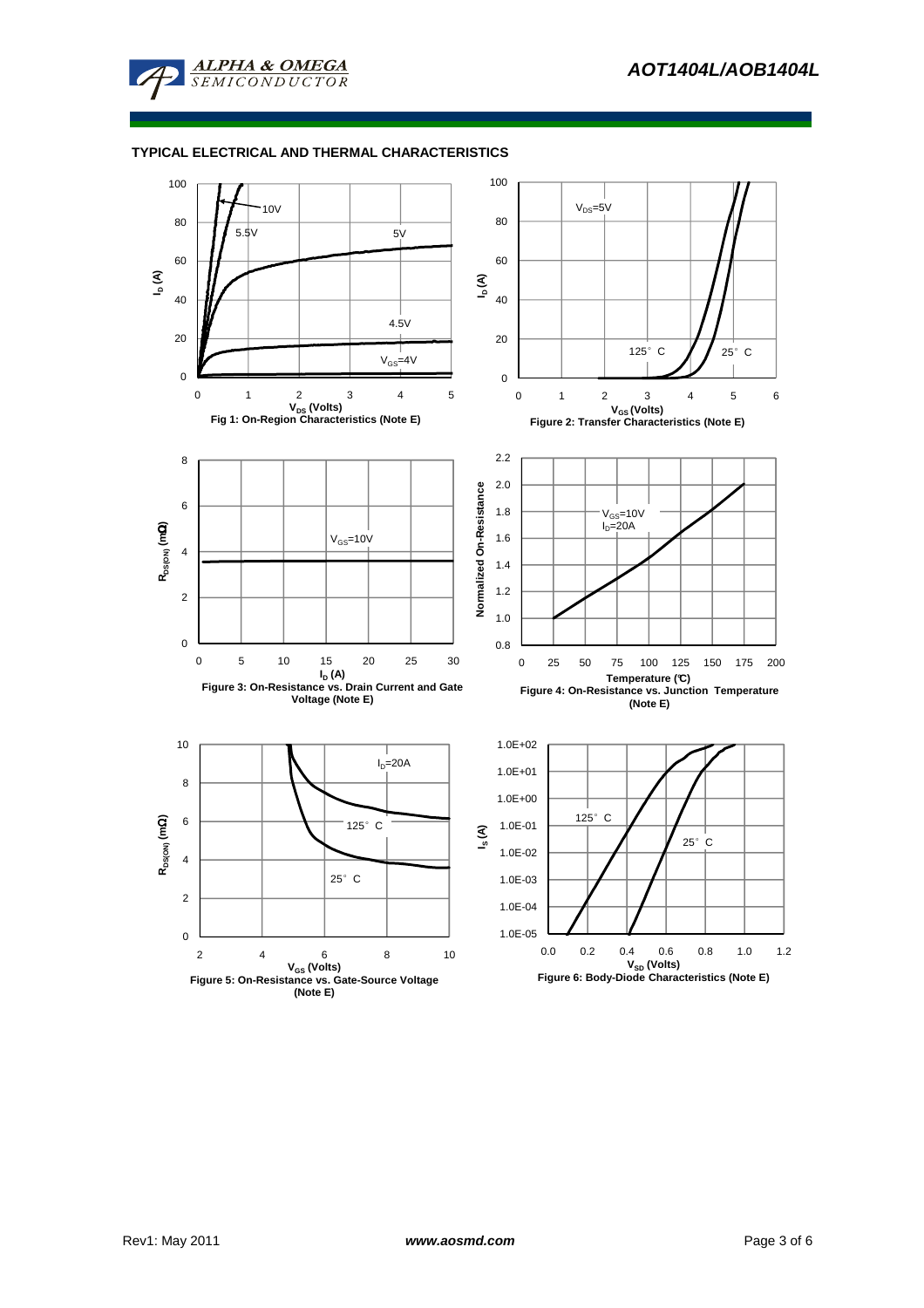

## **TYPICAL ELECTRICAL AND THERMAL CHARACTERISTICS**

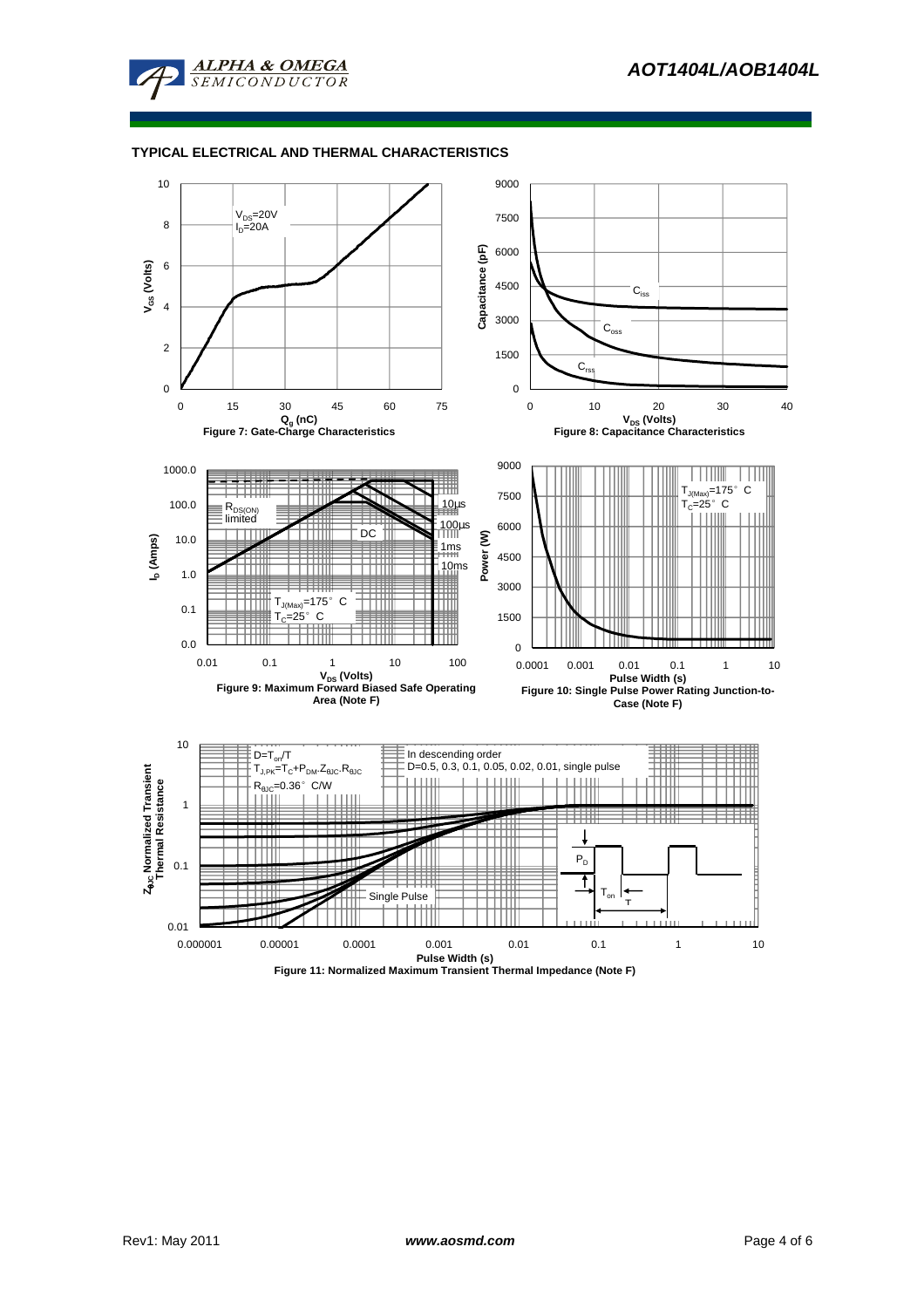

# **TYPICAL ELECTRICAL AND THERMAL CHARACTERISTICS**